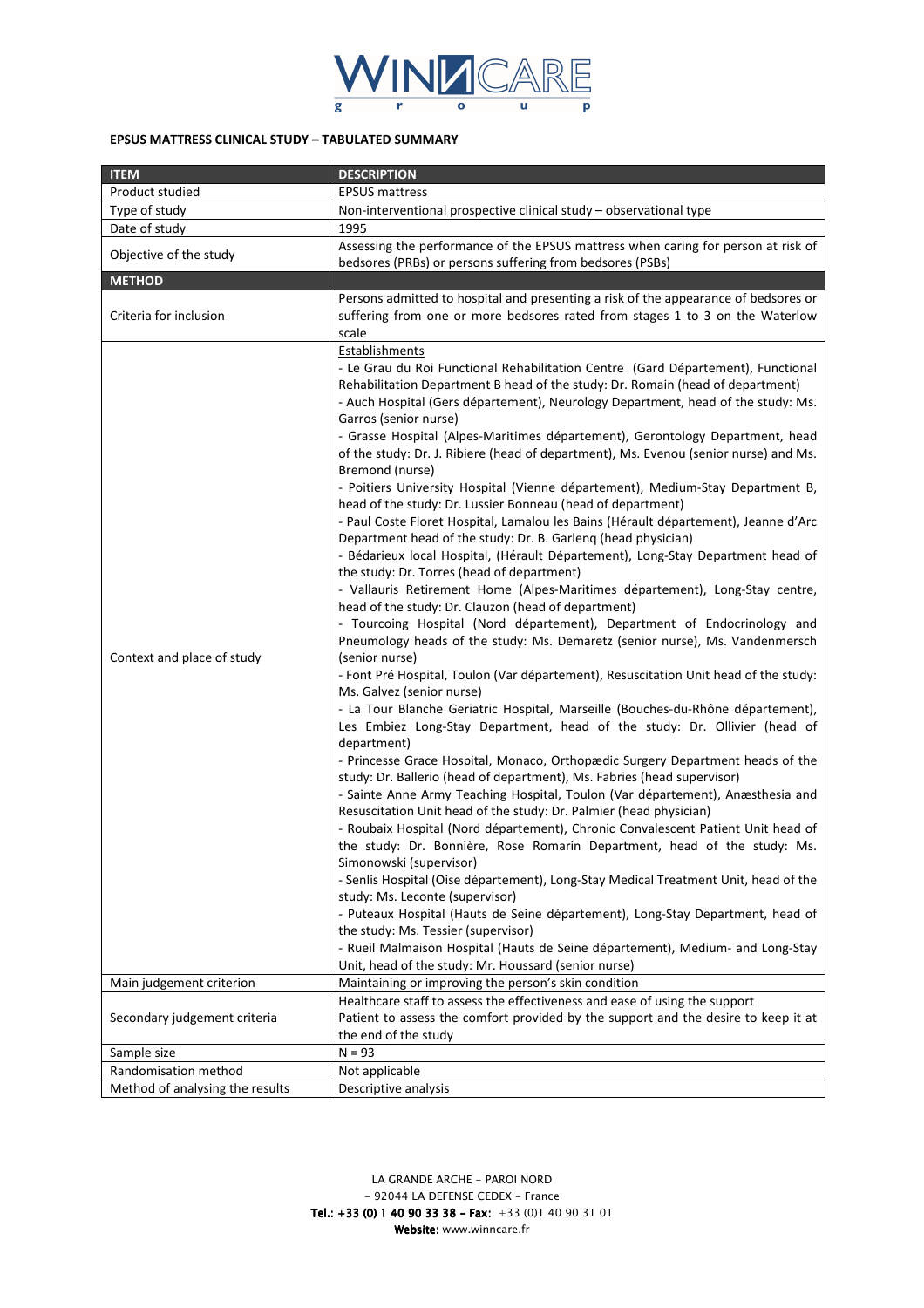

| <b>RESULTS</b>                                 |                                                                                                   |  |  |  |  |
|------------------------------------------------|---------------------------------------------------------------------------------------------------|--|--|--|--|
| Number of subjects analysed                    | $N = 93$                                                                                          |  |  |  |  |
| Duration of monitoring                         | 15 days                                                                                           |  |  |  |  |
|                                                | W / M distribution: 1.35                                                                          |  |  |  |  |
|                                                | Average age: 76 years                                                                             |  |  |  |  |
|                                                | Average weight: 62 kg                                                                             |  |  |  |  |
|                                                | Average height: 1.65 m                                                                            |  |  |  |  |
|                                                | 46 different pathologies                                                                          |  |  |  |  |
|                                                | Neonatal encephalopathy, fracture of the neck of the femur, failure to thrive, right              |  |  |  |  |
|                                                | hemiplegia, high blood pressure, respiratory insufficiency, loss of independence, Alzheimer's     |  |  |  |  |
|                                                | disease, cardiopathy, arterial dementia, diabetes, left hemiplegia, hip prosthesis, fracture of   |  |  |  |  |
|                                                | the humerus, Malpighian carcinoma, change in general health, reactive depression, physical        |  |  |  |  |
| Patient characteristics                        | dependence, gastrectasis, disorientation, chronic insufficiency, senile dementia, pulmonary       |  |  |  |  |
| (without group comparability)                  | cedema, spinal-cord ischæmia, hip pain, digestive neopathy major eating disorders, Guillain-      |  |  |  |  |
|                                                | Barré syndrome, fracture of the ribs, amputation of the lower limbs, neuropathy, digestive        |  |  |  |  |
|                                                | hæmorrhage, Parkinson's disease, cerebro-vascular accident, brain hæmorrhage, knee                |  |  |  |  |
|                                                | prosthesis, functional disorder, cardio-respiratory insufficiency, neo-ovarian, tetraplegia,      |  |  |  |  |
|                                                | cranial trauma, left acetabular fracture, brain metastasis, fracture of the greater trochanter    |  |  |  |  |
|                                                | PRB: N=60 (65%); PSB: N = 33 (35%)                                                                |  |  |  |  |
|                                                | PRB: 16% at risk - Waterlow index]10-15], 44% at high risk index ]15-20], 39% at very high        |  |  |  |  |
|                                                | risk off bedsores - index > 20                                                                    |  |  |  |  |
|                                                | Seriousness of bedsores: 49% stage 1 (redness), 51% stage 2 or 3                                  |  |  |  |  |
|                                                | PSB stage 1 – Redness observed: Pale 14.3%, Bright 57.1%, Very bright 28.6%                       |  |  |  |  |
|                                                |                                                                                                   |  |  |  |  |
|                                                | Carrying out massage<br>PRB at risk: 55.5%                                                        |  |  |  |  |
|                                                |                                                                                                   |  |  |  |  |
|                                                | PRB at high risk: 91.7%<br>$\overline{\phantom{m}}$                                               |  |  |  |  |
|                                                | PRB at high risk: 85%                                                                             |  |  |  |  |
|                                                | PSB, stage 1: 100%<br>$\overline{\phantom{a}}$                                                    |  |  |  |  |
|                                                | PSB stage 2 or 3: 70.6%<br>$\qquad \qquad \blacksquare$                                           |  |  |  |  |
|                                                | Frequency of massage                                                                              |  |  |  |  |
|                                                | PRB at risk: 2 / day 0%, 3 / day 80%, more than 3 / day 20%<br>÷,                                 |  |  |  |  |
|                                                | PRB at high risk: 2 / day 4.5%, 3 / day 45.5%, more than 3 / day 50%<br>÷,                        |  |  |  |  |
|                                                | PRB at high risk: 2 / day 5.9%, 3 / day 29.4%, more than 3 / day 64.7%<br>$\overline{a}$          |  |  |  |  |
|                                                | PSB, stage 1: data not reported<br>$\overline{\phantom{a}}$                                       |  |  |  |  |
| Characteristics relating to                    | PSB stage 2 or 3: 2 / day 8.4%, 3 / day 41.6%, more than 3 / day 50%<br>$\overline{a}$            |  |  |  |  |
| professional practices                         | Turning over                                                                                      |  |  |  |  |
|                                                | PRB at risk: 22.2%<br>$\overline{a}$                                                              |  |  |  |  |
|                                                | PRB at high risk: 66.7%<br>$\overline{a}$                                                         |  |  |  |  |
|                                                | PRB at high risk: 46.1%<br>$\overline{a}$                                                         |  |  |  |  |
|                                                | PSB, stage 1: by state of redness (pale: no, bright and very bright: yes)<br>$\overline{a}$       |  |  |  |  |
|                                                | PSB stage 2 or 3:80%                                                                              |  |  |  |  |
|                                                | Frequency of turning over                                                                         |  |  |  |  |
|                                                | PRB at risk: 2 / day 0%, 3 / day 100%, more than 3 / day 0%                                       |  |  |  |  |
|                                                | PRB at high risk: 2 / day 7.2%, 3 / day 57.1%, more than 3 / day 35.7%<br>÷,                      |  |  |  |  |
|                                                | PRB at high risk: 2 / day 33.3%, 3 / day 16.7%, more than 3 / day 50%<br>$\overline{\phantom{a}}$ |  |  |  |  |
|                                                | PSB, stage 1: data not reported<br>$\qquad \qquad \blacksquare$                                   |  |  |  |  |
|                                                | PSB stage 2 or 3: 2 / day 9.1%, 3 / day 72.7%, more than 3 / day 18.2%<br>÷,                      |  |  |  |  |
|                                                | Development of skin condition of PRBs:                                                            |  |  |  |  |
|                                                | PRB at risk: Favourable development 20%, Maintained 80%, Unfavourable development 0%              |  |  |  |  |
| Results inherent in main<br>judgement criteria | PRB at high risk: Favourable development 25.9%, Maintenance 55.%%, Unfavourable                   |  |  |  |  |
|                                                | development 18.6%                                                                                 |  |  |  |  |
|                                                | PRB at high risk: Favourable development 0%, Maintenance 87.5%, Unfavourable                      |  |  |  |  |
|                                                | development 12.5%                                                                                 |  |  |  |  |
|                                                | Development of PSBs stage 1:                                                                      |  |  |  |  |
|                                                | Redness observed: Pale 77.8%, Bright 22.2%, Very bright 0: 0%                                     |  |  |  |  |
|                                                | Favourable development 87.5%, Maintenance 12.5%, Unfavourable development 0%                      |  |  |  |  |
|                                                | Development of PSBs stage 2 or 3:                                                                 |  |  |  |  |
|                                                | Favourable development 35.3%, Maintenance 64.7%, Unfavourable development 0%                      |  |  |  |  |
| Results inherent in the                        | Assessment of the support by staff                                                                |  |  |  |  |